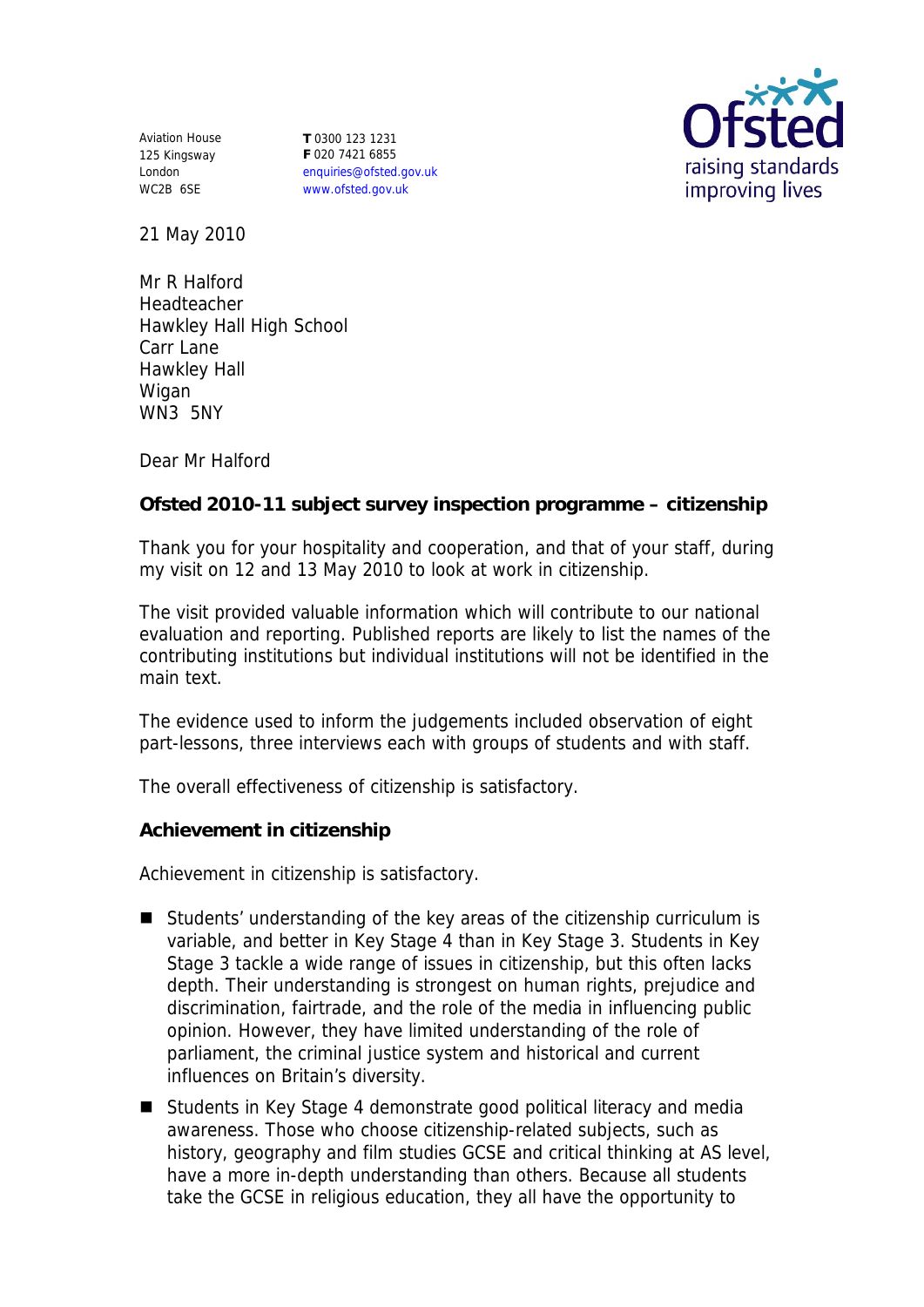engage in informed debates on topical and controversial issues from different faith perspectives.

- Those with special educational needs and/or disabilities receive effective support in lessons from teaching assistants. Students in the Inclusion Centre have produced some good work on faith and culture, homelessness and the role of charities. More able and gifted students who attend ASlevel critical thinking lessons demonstrate an in-depth understanding of the key issues of democracy and justice, rights and responsibilities and identity and diversity.
- Learning about active citizenship makes a good contribution to aspects of the students' personal, moral and social development. The majority demonstrate positive attitudes towards citizenship and are willing participants in taking responsible action. Good examples of this are peermentoring activities, junior and community sports leadership, primary liaison work, the Eco group, paired reading and charity fundraising.

**Quality of teaching of citizenship**

The quality of teaching in citizenship is satisfactory.

- In most lessons, teachers are able to maintain students' interest. Interactive whiteboards are used well to add pace and engage the class. Students particularly enjoy the opportunities to discuss topical issues. In the best lessons, teachers use questioning well to challenge students' views and further develop their understanding. In less successful lessons, students are encouraged to share uninformed views, which teachers do not challenge as they lack in-depth knowledge of the subject.
- In Key Stage 3 lessons, not enough time is allocated to cover the topic sufficiently or to provide appropriate rigour and challenge. Where citizenship is taught in other subjects, the work does not always bear close enough relation to the National Curriculum programme of study.
- Much of students' written work includes worksheets and quizzes and does not meet the standard of work expected in other subjects. Teachers are beginning to understand the assessment level descriptors for citizenship but these are not consistently applied. There is little evidence of students developing their citizenship experience gained in primary school and teachers are not yet accurately assessing their progress within and between key stages.

**Quality of the curriculum in citizenship**

The quality of the citizenship curriculum is satisfactory.

■ The curriculum meets statutory requirements overall but, at Key Stage 3 it is insufficient to enable in-depth coverage of the National Curriculum requirements. Limited attention is paid to the criminal justice system, parliamentary democracy, the role of public services and the voluntary sector and issues related to British diversity, including the European Union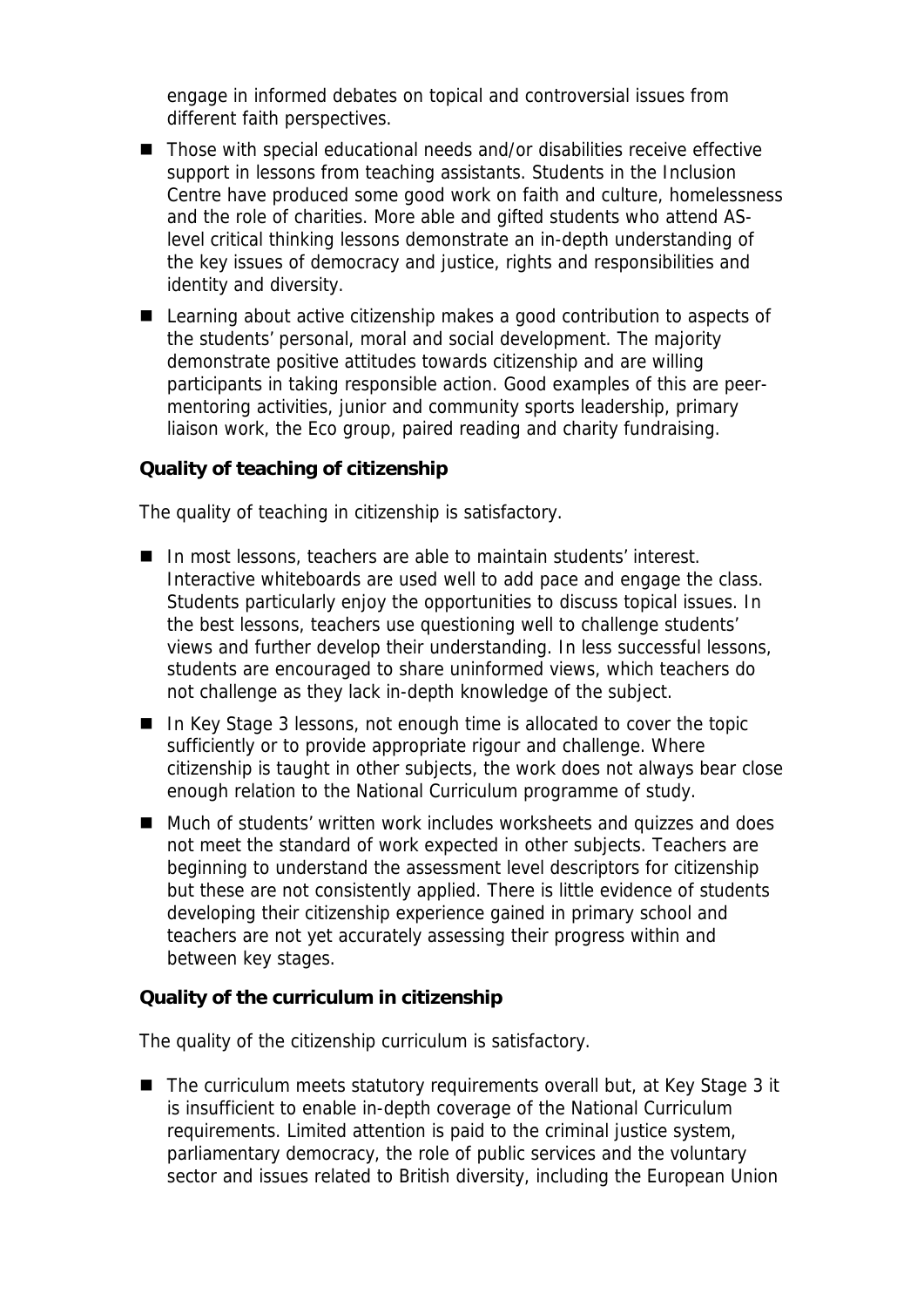and the Commonwealth. These topics are sometimes covered in other subjects but the work is not taught or assessed in line with citizenship subject requirements. The increased curriculum time at Key Stage 4 allows for more rigour. However, much of the work is less challenging than required because students have not developed a good base in the topic at Key Stage 3.

- The delivery of the programme through other subjects is not monitored sufficiently well to ensure a coherent programme overall. For example, in religious education at Key Stage 3, students explore crime and punishment and study a range of faiths, but the work does not relate directly to the citizenship objectives. This improves at Key Stage 4 where students undertake more sustained pieces of writing on a range of topical and controversial issues.
- Students have opportunities to engage in active citizenship but it is not a curriculum expectation for all and is not formally assessed. A range of subject-related trips, such as those to the House of Commons and the slavery museum, provide good extra-curricular opportunities for some students.

**Effectiveness of leadership and management in citizenship**

The effectiveness of leadership and management in citizenship is satisfactory.

- The school has identified an enthusiastic faculty leader who has the capacity to lead and support others. Provision for citizenship is monitored and reviewed within the faculty and there is a sound understanding of the strengths and priorities for improvement. The citizenship team has received subject-specific professional development but it has not focused sufficiently well on the development of their subject knowledge.
- Subject and senior leaders and managers are motivated to seek further improvement in citizenship. They are beginning to assess the progress of students and have plans in place to monitor and evaluate the quality of teaching and learning more effectively.
- Resources are appropriate in terms of materials but the time resource for discrete citizenship at Key Stage 3 is insufficient. The subject leader does not have enough time to meet with the teaching team to develop materials and review teaching and learning.

**Areas for improvement, which we discussed, included:**

- ensuring sufficient curriculum time is available for citizenship in Key Stage 3
- developing assessment of learning in citizenship
- $\blacksquare$  improving monitoring and evaluation of teaching and learning in citizenship.

I hope these observations are useful as you continue to develop citizenship in the school.